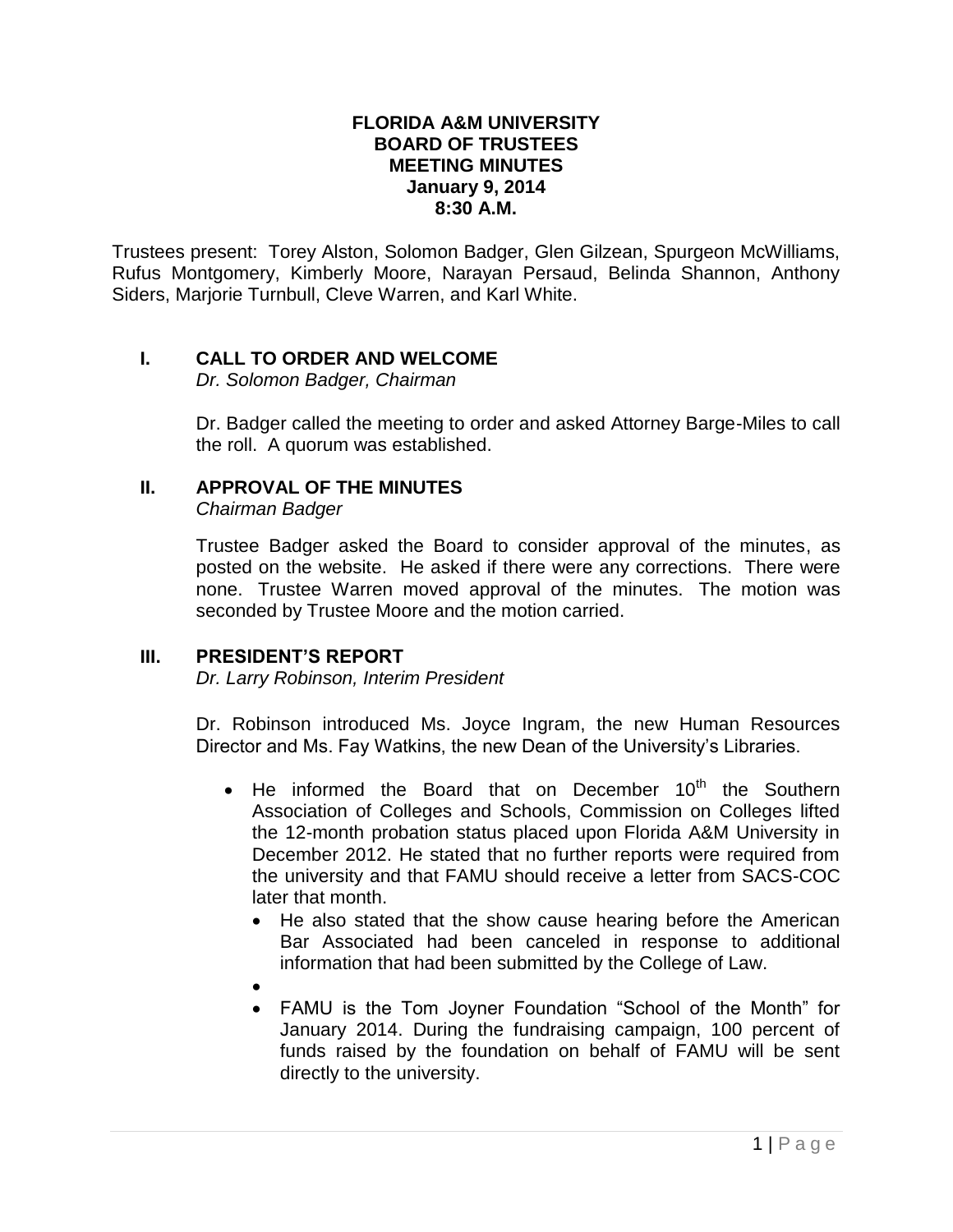- Dr. Robinson shared that, on behalf of the University, he accepted a "Black Oscar" at the 2013 Troféu Raça Negra (Black Race Awards) in São Paulo, Brazil. The award was presented to FAMU in recognition of its continuous work in promoting diversity and inclusion through higher education.
- FAMU was also recognized by the Association of Public and Land-Grant Universities (APLU) as the first recipient of the Innovation Award and the Exemplary Alumni Award during their inaugural 1890 Awards.
- FAMU received the Exemplary Alumni Award, which honors the university that has the single largest donation (monetary or in-kind) to the university from an alumnus of the university during the 2012-2013 academic year.
- Two FAMU College of Law students successfully defended FAMU's title by winning the Second Annual Puerto Rican Bar Association Moot Court Competition on Oct. 26 in Miami, Fla.
- FAMU has been listed as an "Online Colleges in Florida That Win on Affordability" by the website AffordableCollegesOnline.org (AC Online). FAMU was ranked No. 16 on the list of 53 ranked institutions (FSU is 23; BCU is 32).
- Forty-five FAMU students traveled to Birmingham, Alabama with the Student National Alumni Association and the Office of Student Activities, to participate in service projects titled the Holiday Helping Hands Service Trip. The four-day trip included delivering early Christmas gifts, reading books to school children and spending time helping a food bank prepare boxes for the less fortunate.
- The Office of Academic Affairs established the FAMU Consortium of Outreach Programs (FAMU CORP), which focuses on college readiness and STEM interest in K-12 students.
- A delegation of FAMU faculty, scientists and engineers will travel to the United Arab Emirates to share their expertise during the World Future Energy Summit January 17-22<sup>nd</sup>. The group will make visits to Abu Dhabi University and Skyline University.
- FAMU and the Chicago School of Professional Psychology (TCSPP) signed a Memorandum of Understanding (MOU) that will provide for the development of an articulation agreement to bridge students into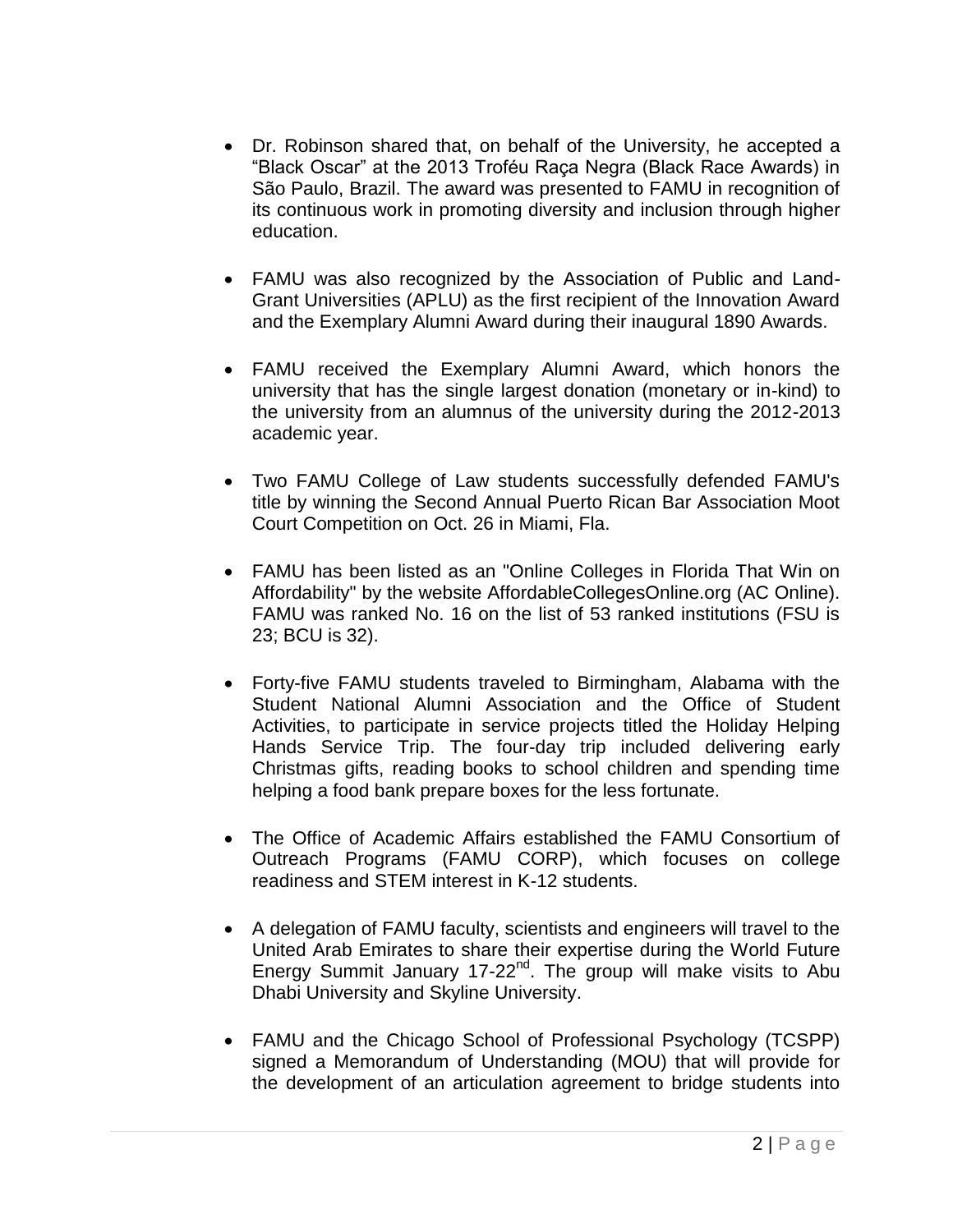the community psychology master's program and the counseling psychology doctorate program.

 On January 15, FAMU will host the Annual MLK Jr. Convocation at 10 am in Gaither Gymnasium. Congressman Kendrick P. Meek will serve as the speaker for the occasion. Dr. Joseph Webster will be the speaker for the Annual Black History Convocation.

# **IV. COMMITTEE REPORTS**

### **Academic Affairs**

*Trustee Marjorie Turnbull*

Trustee Turnbull reported that Provost Wright recommended *Tenure Upon Appointment* for Dr. Victor Ibeanusi, Dr. Jenny Jones, and Dr. Sylvester Young. Their CV's were reviewed by the respective college/school committee, the respective deans, the University Tenure and Promotion Committee, the Provost, and the President for evidence of highly competent teaching and research and other scholarly activities, services, and contributions to the University and to society.

### **Trustee Turnbull moved that the Board of Trustees approve the Tenure Upon Appointment for Victor Ibeanusi, Jenny Jones, and Sylvester Young. It was seconded by Trustee Siders and the motion carried.**

Next, Trustee Turnbull indicated that Dr. Gita Pitter presented the University's Accountability Report, which identifies key achievements and narratives related to Board of Governors goals on teaching and learning; scholarship, research and innovation and community and business engagement.

Dr. Pitter discussed the first year retention rate, which increased from 79% in 2010-2011 to 82% in 2012-2013 and that FAMU's graduates earn an average of \$41,000 in starting salaries.

# **Trustee Turnbull moved that the Board of Trustees approve the university's 2012-2013 Accountability Report, which will be submitted to the BOG for consideration at the January meeting. The motion was seconded by Trustee Siders and the motion carried.**

Trustee Turnbull then gave an update on the request to increase tuition for the College of Pharmacy and Pharmaceutical Sciences. She informed the Board that Dean Michael Thompson stressed the importance of enhancing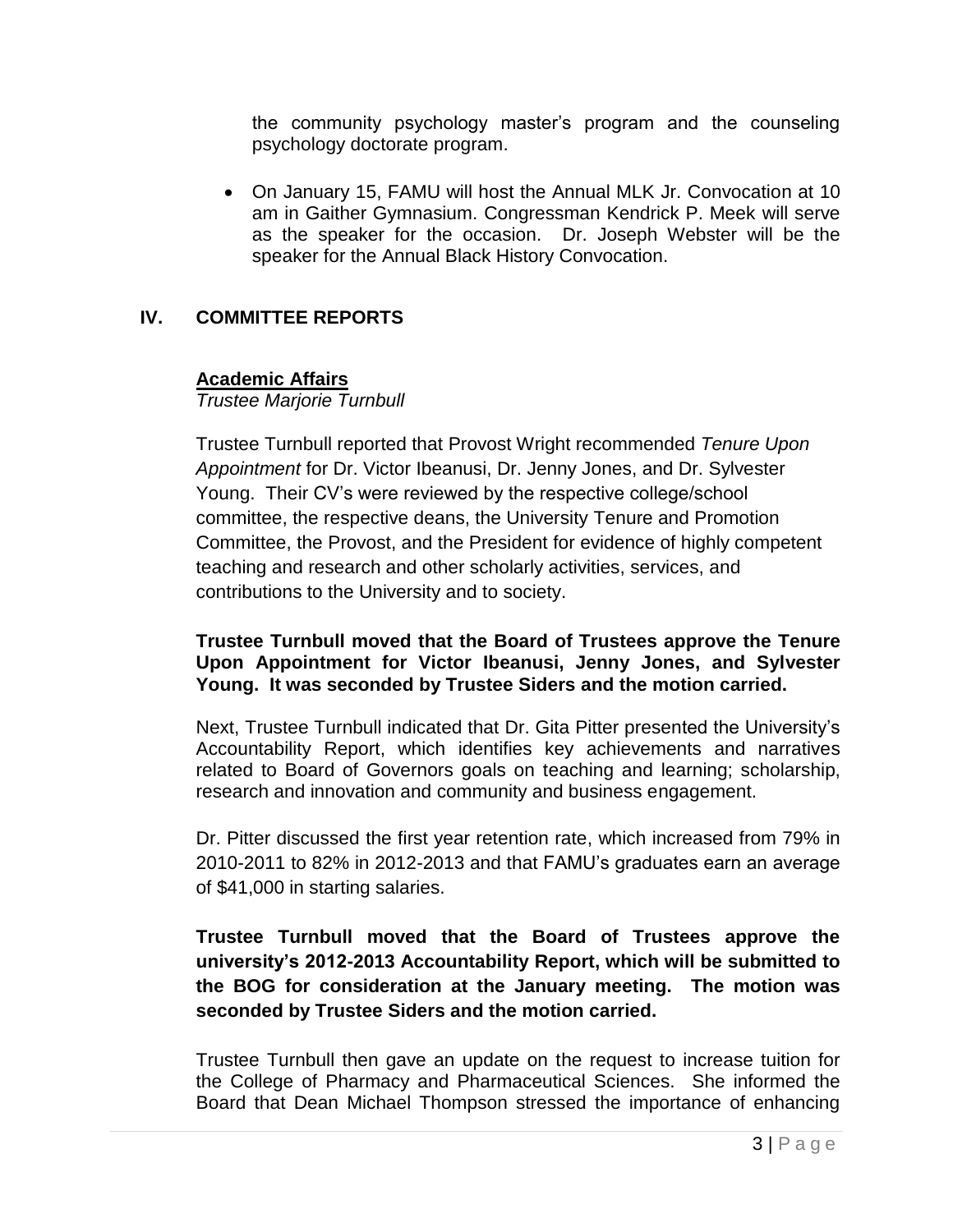faculty salaries as a means of retaining qualified faculty members that the University has begun to lose due to non-competitive salaries offered at FAMU. This became a critical issue, when it was noted by as an issue by the accrediting agency. This item will be presented during the March BOT meeting or earlier in a special call meeting and this will allow Dr. Thompson time to respond to additional questions that were posed during the committee meeting. A copy of the additional questions was distributed to all of the Trustees.

Finally, a copy of the Academic Affairs Update on Specialized Accreditation was distributed for informational purposes. In addition, the action rendered by the *Accreditation Council for Occupational Therapy Education* in Occupational Therapy program was received by the University on January 7, 2014, and was distributed on the same day to the BOT.

#### **Budget and Finance**

*Trustee Rufus Montgomery*

Chair Badger recognized Trustee Montgomery to present an update on the Budget and Finance Committee. Trustee Montgomery reported that the committee recommended the following amendments:

- 1. \$2,233,992 million in General Revenue funds for:
	- a. Health care subsidy
	- b. Salary increases for E&G employees
	- c. Salary increases for graduate assistants; and
	- d. Performance-based funding.
- 2. An additional \$750,000 of unexpended fiscal year 2012-13 to be added to the Carry Forward Activity and Service Fee Fund, as statutorily authorized;
- 3. A reduction of \$154,000 to the Tuition Differential Fund to reflect revised available funds;
- 4. An addition of \$365,000 to the Auxiliary Trust Fund to accommodate changes resulting from the change in dining services providers; and
- 5. An addition of \$255,000 to the Auxiliary Replacement and Repair fund to repair and replace dining services equipment that is in poor condition.

**Trustee Montgomery moved that the Board of Trustees approve the amendments to fiscal year 2013-14 Operating Budget as presented. It was seconded by Trustee Turnbull and the motion carried.**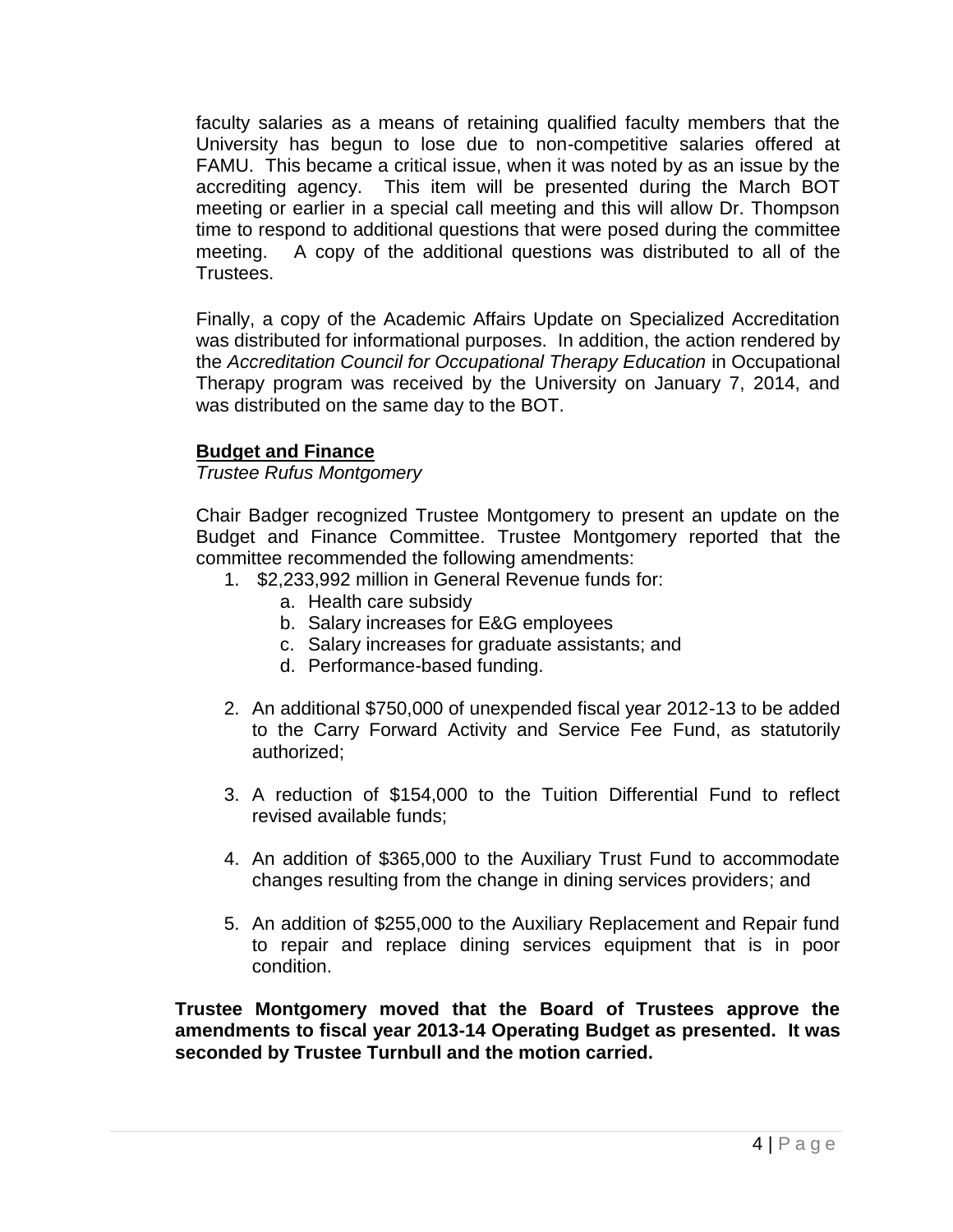Trustee Montgomery reported that the Committee heard an update regarding the acquisition cost for the Centennial building.

**Trustee Montgomery moved that the Board of Trustees approve an amendment to add \$2.8 million to the budget for the Auxiliary Trust Fund for the purpose acquiring the Centennial Building, subject to the approval of the acquisition by this Board. It was seconded and the motion carried.**

### *Note: Trustee Moore abstained from the vote and filed the appropriate form.*

Trustee Montgomery indicated that the usage of and general overview of auxiliary funds will be placed on the agenda for the Budget and Finance workshop in May.

Trustee Montgomery reported that the 800-Bed facility is on budget and on schedule with a projected completion date of May 2014. He stated that the Committee also received a report that the University is in sound financial health with adequate reserves.

The Committee next heard a brief report from the Director of Government Relations. Finally, the Committee heard information on collaborative federal contracts that FAMU, as the lead contractor, had signed with Jackson State University and with the University of Texas at Brownville.

# **Operating Procedures Committee**

*Trustee Torey Alston*

Trustee Alston reported that the Operating Procedures Committee met and approved a series of amendments, including a change to the public comments provisions. Many of the changes were technical/clean-up in nature.

# **Trustee Alston moved that the Board approve the proposed changes to the Operating Procedures. It was seconded by Trustee McWilliams and the motion carried.**

Trustee Alston then suggested that the public and several groups needed a response from the Board regarding the status of Dr. Robinson and a clarification of a joint decision that was made about being the permanent president. Trustee Alston also recommended that the public be allowed to comment prior to naming the permanent president.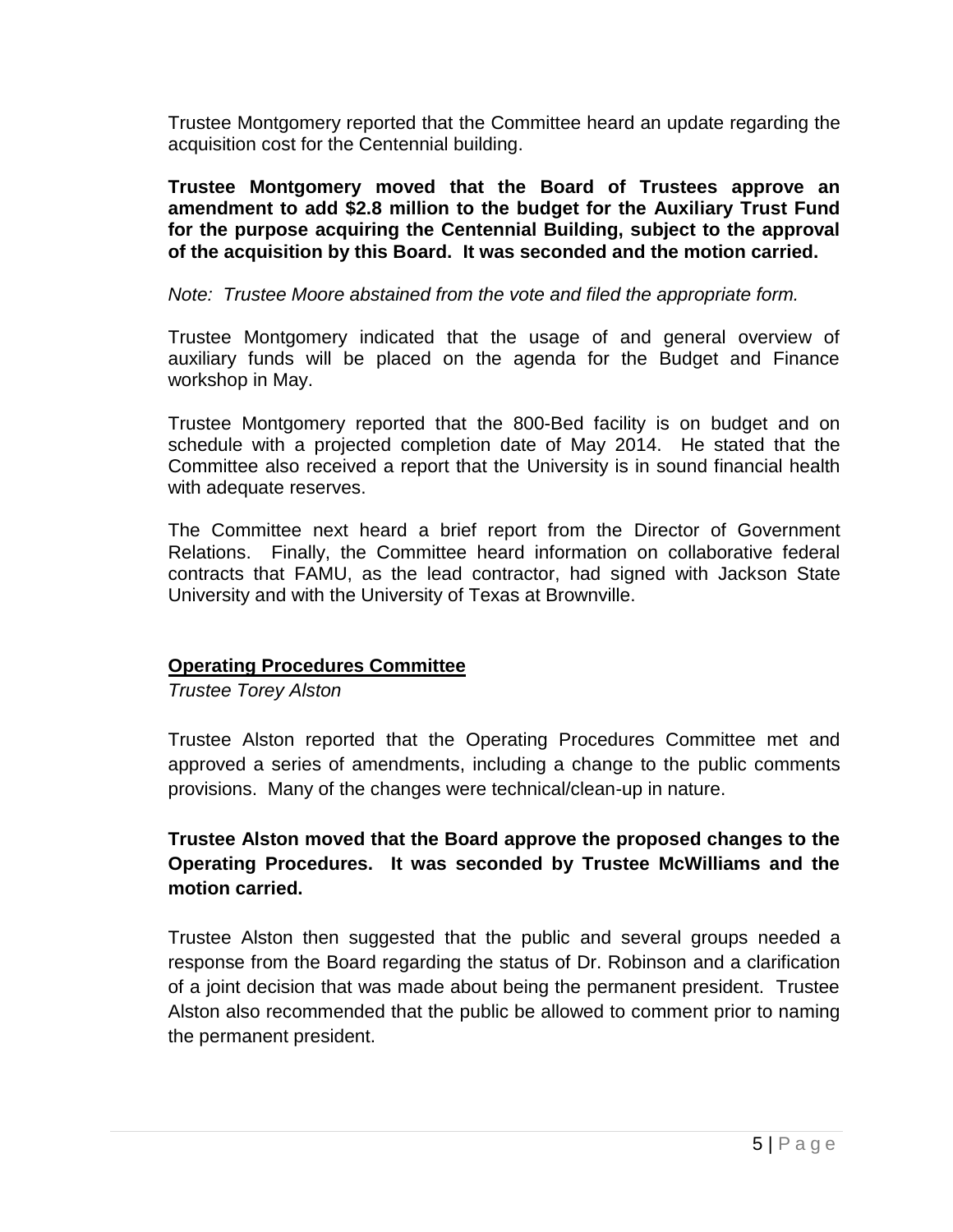# **V. Statement by the Chair Re: Dr. Larry Robinson** *Chair Solomon Badger*

"There has been a lot of conversation around whether or not Dr. Larry Robinson would be considered as a candidate for the presidency of Florida A&M University. This is Dr. Robinson's second stint as interim president of the university and while considering his appointment for a second term during the August 15, 2012 meeting, the board discussed whether an interim president would be eligible to apply for the full time position. After an hour of careful consideration, we asked Dr. Robinson to refrain from applying for the position in order to attract a wide pool of candidates and he agreed. As you can imagine it is incredibly difficult to recruit a talented group of applicants when they feel they are competing against an incumbent.

And no one would be more challenging to compete against than a leader as qualified as Dr. Larry Robinson. He hit the ground running at one of the most difficult times this university has ever faced. Eighteen months ago, this university was emerged in challenges that garnered national attention. Yet, Dr. Robinson was undaunted by the task of helping FAMU implement new policies and make important hires to strategically turn the tide and bring about stability for the university. Dr. Robinson is a man of integrity, he is well respected among his peers, he is passionate about the university and he has worked tirelessly to be a beacon of stability during this transition period. I have no doubt in my mind that he was called for such a time as this!

Therefore it is indeed bittersweet that we have reached the hour where the interim president must past the reins on to the next leader. We as a board salute Dr. Robinson for standing in the gap for Florida A&M University and helping this great institution return to level ground. I, personally, cannot thank him enough for what he has done for our students, faculty, alumni and the university as a whole."

# **VI. Public Comments**

The following individuals provided public comments:

- Dr. Clyde Ashley
- Mr. Tommy Mitchell
- Dr. Elizabeth Davenport
- Dr. Walter Smith
- Mrs. Carolyn Collins
- Lt. Col. Gregory Clark
- Ms. Tonnette Graham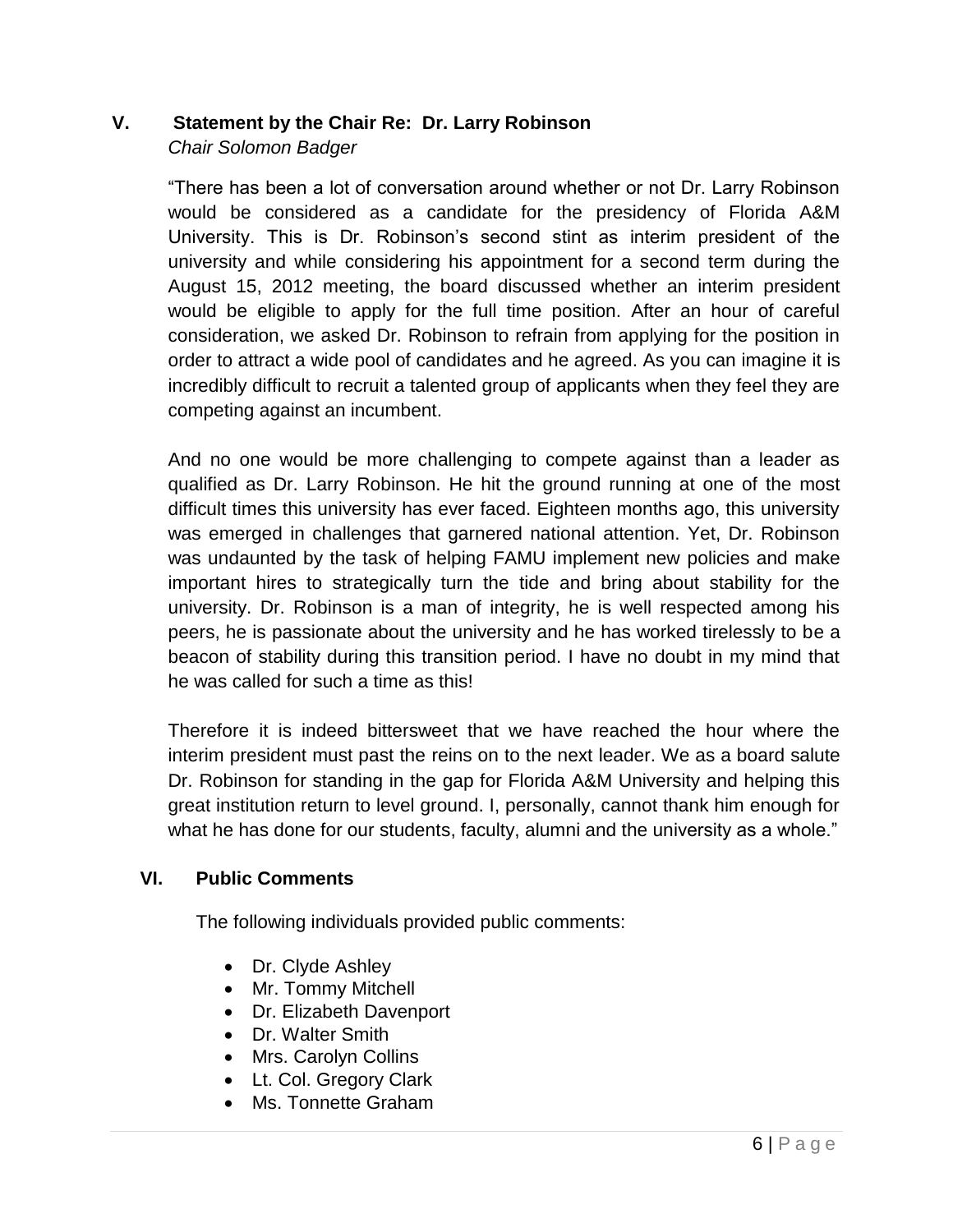- Mr. Charles Garner
- Mr. Michael Davis
- Dr. Bill Tucker
- Mrs. Faye Greene Daniels

# **VII. Presidential Search**

*Trustee Karl White*

Trustee White reported that the Presidential Search Committee was appointed by Trustee Badger in August 2012. The search was suspended in March 2013 for the University to address its probationary status with the Southern Association of Colleges and Schools. In December 2013, SACS removed the probationary status and the search was thereafter reinstituted. On January 3 2014, the Search Committee reviewed applications and narrowed the pool to six individuals that were invited to interview with the Committee in Orlando, Florida. Four candidates interviewed with the Committee. At the conclusion of the interviews, two finalists were selected for interviews by the full Board of Trustees. Those candidates were Dr. Elmira Mangum, Vice President for Budget and Planning at Cornell University and Dr. John Ellis Price, former founding President of the University of North Texas, Dallas.

The candidates interviewed with the Board, met with community leaders, students, faculty and staff through forums and receptions.

**Trustee White moved that the Board of Trustees appoint Dr. Elmira Mangum, Ph.D. as president of Florida A&M University, subject to satisfactory negotiations of an employment contract. It was seconded by Trustee Siders**.

The roll-call vote yielded the following results:

| <b>Trustee Alston</b>     | Yes    |
|---------------------------|--------|
| <b>Trustee Badger</b>     | Yes    |
| <b>Trustee Gilzean</b>    | No     |
| <b>Trustee Lawson</b>     | Absent |
| <b>Trustee McWilliams</b> | No     |
| <b>Trustee Montgomery</b> | Yes    |
| <b>Trustee Moore</b>      | Yes    |
| <b>Trustee Persaud</b>    | Yes    |
| <b>Trustee Shannon</b>    | Yes    |
| <b>Trustee Siders</b>     | Yes    |
| <b>Trustee Turnbull</b>   | Yes    |
| <b>Trustee Warren</b>     | Yes    |
| <b>Trustee White</b>      | Yes    |
|                           |        |